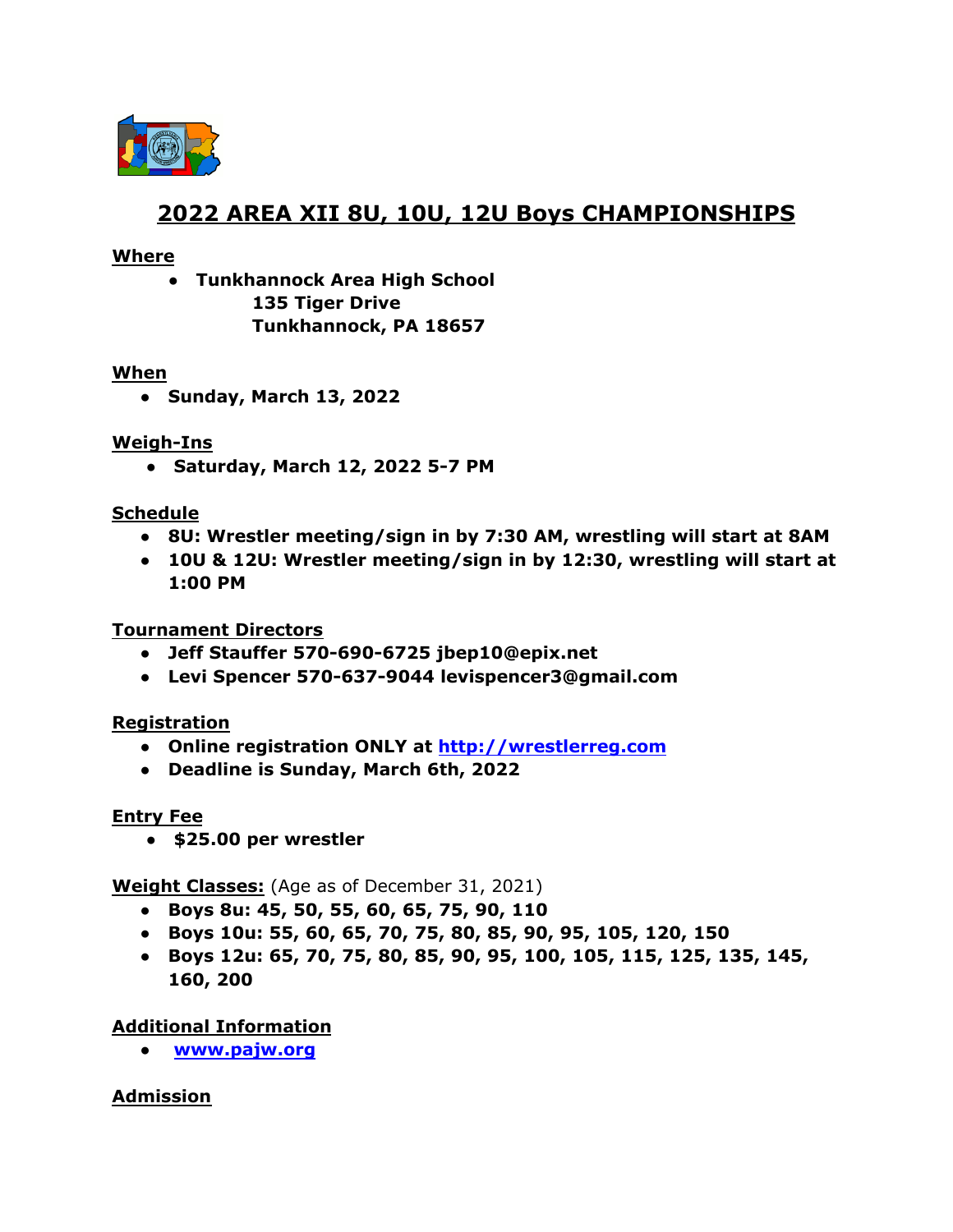- **Adults \$8 and Students \$3**
- **● Only two people per wrestler**
- **● Masks will be worn by all in attendance except during competition**
- **● This is subject to change if regulations allow**

**Awards and Advancement:** PJW Area XII Medals will be awarded to the top 3 finishers in each weight class. The top two wrestlers in each weight class will represent Area XII at the PJW Youth State Championships at the Petersen Events Center in Pittsburgh, PA on March 26th & 27th, 2022.

# **PJW RULES**:

1) Wrestler must reside in AREA XII comprised of Bradford, Lackawanna, Luzerne, Pike, Susquehanna, Wayne and Wyoming Counties.

2) Wrestler may only submit one entry and may only wrestle one weight class and division.

3) No weight changes will be permitted after entry form has been submitted online. 4) Wrestlers not making weight at weigh-ins or a no show will forfeit their entry without refund.

5) Proof of residency and age of wrestlers must be provided if requested by a PJW Official.

6) Entrants must be willing to represent Area XII at the PJW Youth State Tournament.

7) Advancing wrestlers will be required to pay a non-refundable \$50.00 gear package fee on the day of the area tournament. The package includes an Area XII singlet and shirt that must be worn at the state tournament. Wrestlers will keep their shirt and singlet.

8) Wrestlers must provide a copy of their birth certificate to the Area XII Chairman prior to the state tournament.

9) Championship bout times are  $2 \sim 1 \sim 1$ . Consolation bouts are  $1 \sim 1 \sim 1$ .. OT rules are 1 minute sudden victory starting from the neutral position followed by a 30 second rideout. The first wrestler who scored in the match has choice of position in the rideout.

10) Suitable undergarments must be worn for weigh-ins.

11) Head gear is required. Shoe laces must be secured. PIAA hair, gear and uniform rules apply. A mouth guard is required to cover braces. Mouth guards must be presented at weigh-ins and approved by the official in charge. Mouth guards must have a top and a bottom.

12) Seeding will be determined by tournament committee. All decisions are final. 13) Full double elimination format will be used. True second bouts will be wrestled when necessary. Groups of 3 will be in round robin format.

14) Failure to comply with any PJW or PIAA rule will result in disciplinary action